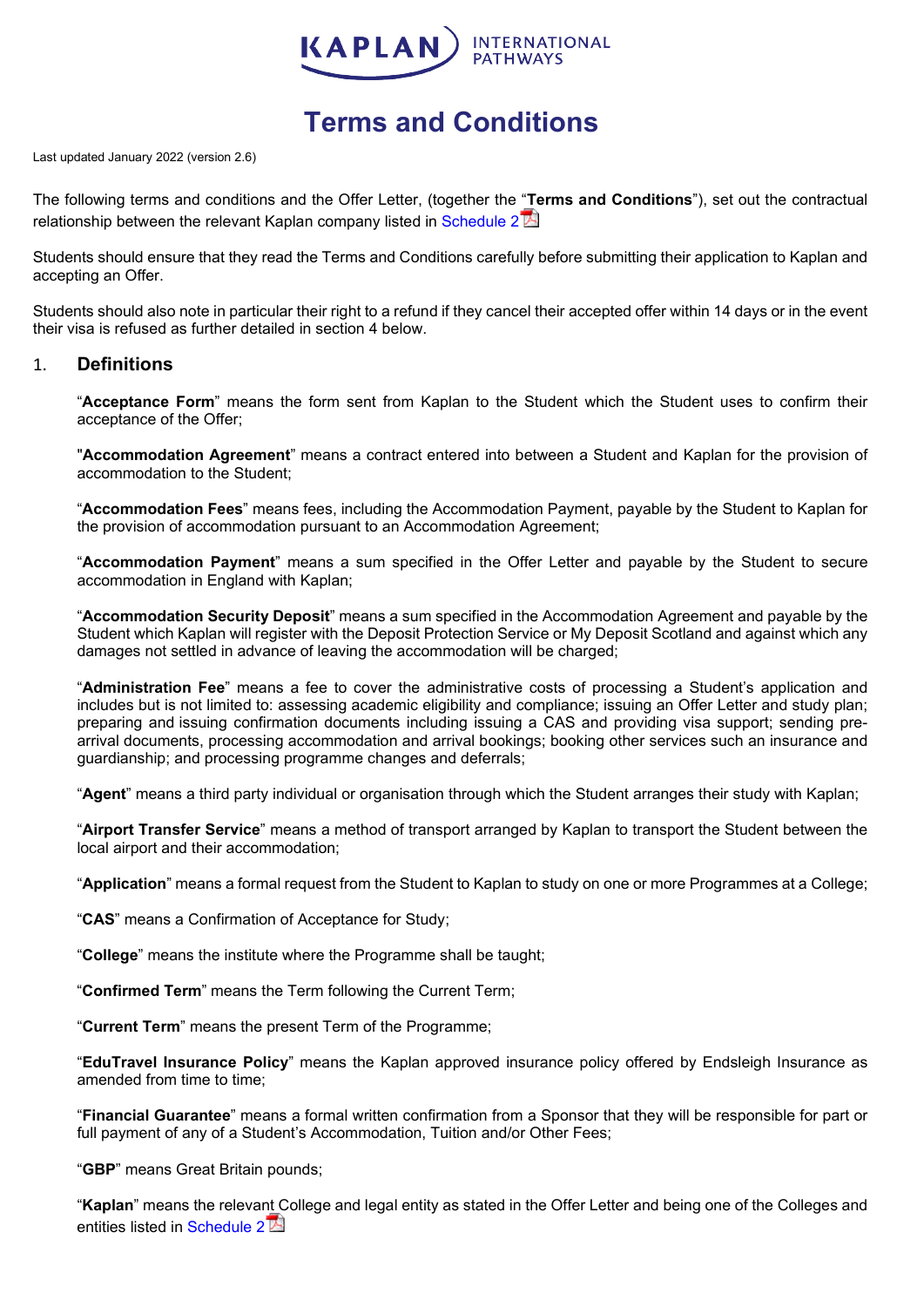"**Kaplan Living Special Support**" means extra accommodation support available from 1 January 2021 as an additional service to Students (and mandatory for Under Age Students) who book accommodation at a "Kaplan Living" residence.

"**Module**" means a fixed period of study of a particular subject as determined by the College;

"**Module Fee**" means the full fee expressed to be payable in respect of a particular Module. In the case of Students resitting Modules, Kaplan may, in its sole discretion, offer a more intensive delivery of this Module for such Students. If Kaplan chooses to offer this more intensive delivery model, Kaplan may, in its sole discretion, discount the applicable fee for the relevant Module in this instance;

"**Offer**" means an offer to the Student to study on the relevant Programme;

"**Offer Letter**" means the letter sent to the Student by Kaplan offering the Student a place on a Programme, setting out any relevant conditions to the Offer and offering accommodation (if this has been applied for);

"**Other Fees**" means any fees that are not Administration Fees, Accommodation Fees or Tuition Fees and includes any book fees, fees for Kaplan Living Special Support and Airport Transfer Service fees payable;

"**Partner University**" means the university or universities associated with the College, as advised by Kaplan;

**"Pathways Extra Internship"** means a stand-alone internship available to Students enrolled on a Programme at Kaplan and provided by Virtual Internship Partners Limited*;*

"**Programme**" means an English language, academic or other programme provided by Kaplan;

"**Refund Fee**" has the meaning given to it in section 4.2.3;

"**Remaining Term**" has the meaning given to it in section 4.2.1.4;

"**Student(s)"** means the individual attending the Programme;

"**Student Course Cancellation Fee**" has the meaning given to it in section 4.1.7;

"**Sponsor**" means an individual or organisation that is responsible for the payment of any or all of the Accommodation, Tuition and/or Other Fees for a Student as set out in the Financial Guarantee;

"**Sponsored Student**" means the Student who receives financial support from a Sponsor for payment of Accommodation, Tuition and/or Other Fees;

"**Term**" means a fixed period of time, as determined by the College, during which the College holds classes;

"**Tuition Fees**" means a sum specified in the Offer Letter, payable by the Student to cover tuition, access to College facilities, enrolment procedures and orientation meetings, use of Information Technology facilities, exam sitting and a Kaplan award on successful completion of the Programme; and

"**Tuition Fee Deposit**" means a sum specified in the Offer Letter, payable by the Student towards his or her Tuition Fees to secure a place on the Programme.

"**Under Age Students**" has the meaning given to it in section 8.6.1.

# 2. **Application and Offer**

- 2.1 Once applicants have selected a Programme, they should complete and submit an application form and send the completed and signed form to the listed Kaplan contact, together with any required documentation detailed in the application form. If the applicant is under eighteen years of age, the applicant's parent or legal guardian should sign the application form. Details of Programmes, application forms and contact details can be found at [www.kaplanpathways.com.](http://www.kaplanpathways.com/) Kaplan reserves the right to accept or reject any Application. Kaplan recognises that there may be occasions when applicants would like to find out further information regarding why they have been rejected, or believe that have cause for complaint. See further details for the Admissions appeal and complaints procedure for applicants at [www.kaplanpathways.com/about/complaints.](http://www.kaplanpathways.com/about/complaints)
- 2.2 If Kaplan accepts an Application, the Student will receive an Offer contained in an Offer Letter and an Acceptance Form. To accept the Offer, the Student must complete and sign the Acceptance Form and either pay the Tuition Fee Deposit, together with an Administration Fee if specified in the Offer Letter, or submit a Financial Guarantee which relates to Tuition Fees and in value, exceeds the amount of the Tuition Fee Deposit included in the Offer Letter. On Kaplan's receipt of either the completed and signed Acceptance Form or Tuition Fee Deposit (together with any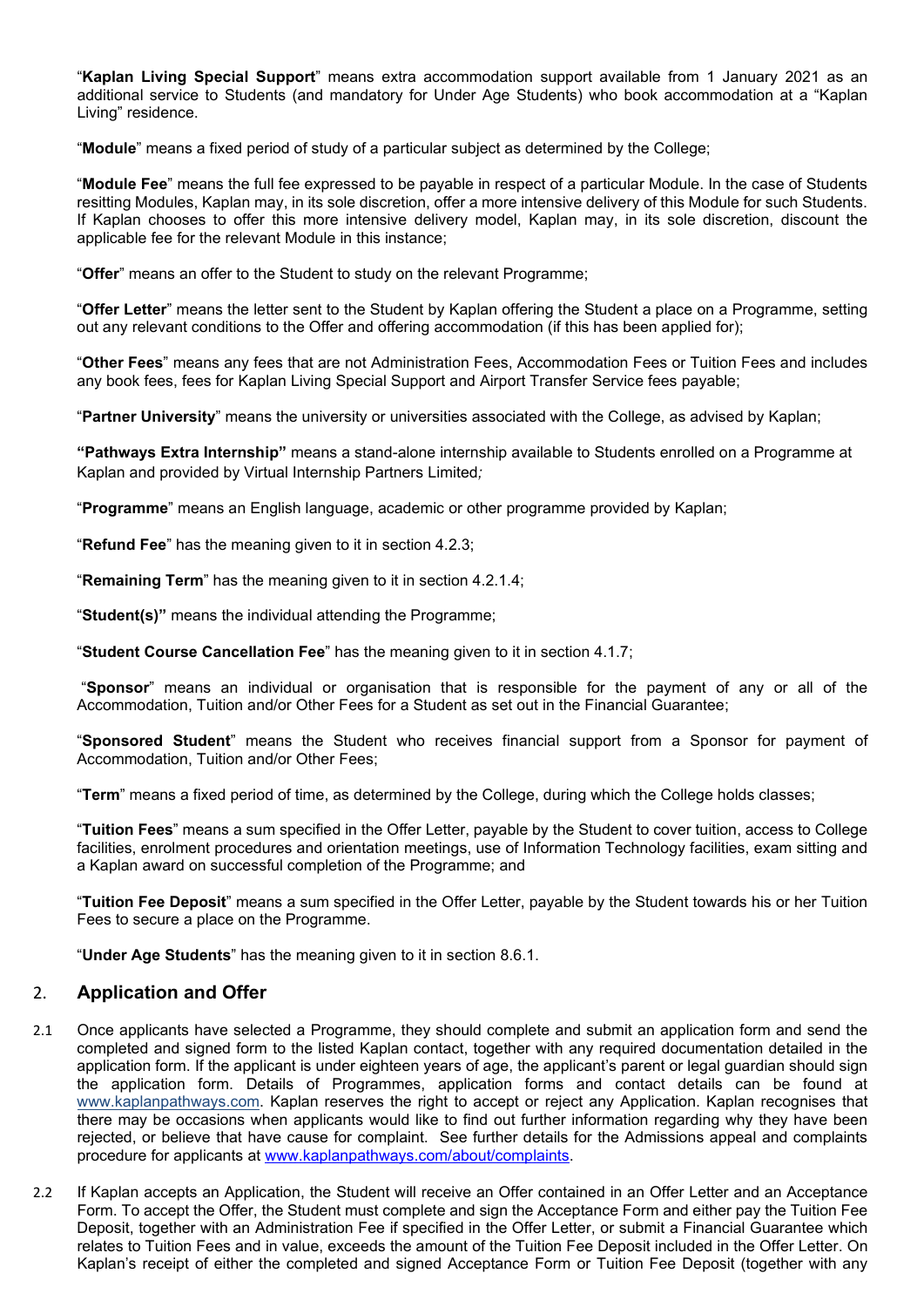applicable Administration Fee) or sufficient Financial Guarantee, a legally binding contract incorporating these terms and conditions will come into existence between the Student and Kaplan, which remains conditional on the Student meeting all conditions in the Offer Letter and the Student meeting all immigration requirements as further described in section 2.3 below.

2.3 Details of immigration responsibilities can be found on the UK Visas and Immigration website. A Student is responsible for ensuring he or she fully complies with the immigration laws of the United Kingdom and the conditions of his or her student visa when entering the UK for a Programme of study. In the event that Kaplan reasonably suspects that an Application is not credible and / or that the Student is or will not be a genuine student, Kaplan is entitled to withdraw any Offer which has already been made to the Student and report its suspicion to the UK Home Office.

## 3. **Payment of Fees**

## 3.1 **Payment terms**

- 3.1.1 Students shall pay the Tuition Fees in full for the first two Terms in advance of arriving at the College or on the day of enrolment. Such payments shall be made by online payment, bank transfer or bank draft only. Cash payments are not accepted. Any Tuition Fee Deposit already paid by the Student shall be deducted from such payment.
- 3.1.2 Students attending a Programme for more than two Terms shall pay for subsequent Terms in accordance with this clause. After payment of the first two Terms is made in accordance with clause 3.1.1 above, payment for a later Term shall be made at the beginning of the previous Term. For example: Tuition Fees for a third Term will be due at the start of the second Term. Tuition Fees for a fourth Term will be due at the beginning of the third Term.
- 3.1.3 Sponsored Students must submit the Financial Guarantee covering Tuition Fees from their Sponsor before commencing the Programme.
- 3.1.4 Kaplan reserves the right to charge VAT on Tuition Fees where necessary following a change in law or regulation.

## 3.2 **Payments after arrival**

- 3.2.1 After the arrival at the College, Students may pay any remaining Tuition Fees or Accommodation Fees by online payment, bank transfer, GBP cheque, international credit or debit card or UK debit card. Credit or debit card payments shall be subject to the cardholder presenting photographic identification. Cash payments are not accepted.
- 3.2.2 For online payments, bank or merchant fees are included in the amount charged.

### 3.3 **Outstanding fees**

Students shall not be permitted to commence or continue a Programme at the start of any Term if any Tuition Fees are outstanding. Kaplan reserves the right to suspend or cancel the Student's participation on the Programme and to charge interest at 3% above the base rate of Barclays Bank plc per month or part thereof on the outstanding balance until such balance is paid in full. Kaplan further reserves the right to withhold any academic results or certificates if any Tuition Fees are outstanding at the end of the Programme.

### 3.4 **Other payment terms**

- 3.4.1 If it becomes necessary for the Student to repeat a Module, the Student shall pay a Module Fee. The cost of a repeat Module is GBP 2,000 per Module.
- 3.4.2 If a Student, in the reasonable discretion of the College, does not make satisfactory progress in their learning, then the Student may be required by the College to repeat relevant Modules or the Term, as is appropriate in the circumstances, at an additional cost. If repeating Modules from the same Term, the Student shall pay either the total cost of the repeat Modules or the cost of the Term, whichever is the lesser amount. The College has discretion, acting reasonably, as to when the Student may repeat any Modules.
- 3.4.3 Any discount, scholarship or bursary payment provided to the Student as a reduction on the Tuition Fees by Kaplan shall be discounted from any fees payable for the final Term of the Programme.
- 3.4.4 Students shall be responsible for purchasing the core learning material to support their studying experience. Kaplan shall provide the Student with the core learning material at the start of each Term on commencement or continuation of the Programme.
- 3.4.5 Students not ordinarily resident in the UK are obliged to maintain adequate accident, medical and travel insurance for the duration of the Programme. Students may either purchase the EduTravel Insurance Policy, details of which can be found at [www.kaplanpathways.com/](http://www.kaplanpathways.com/)how-to-apply/uk-universities/student-insurance/, or provide proof of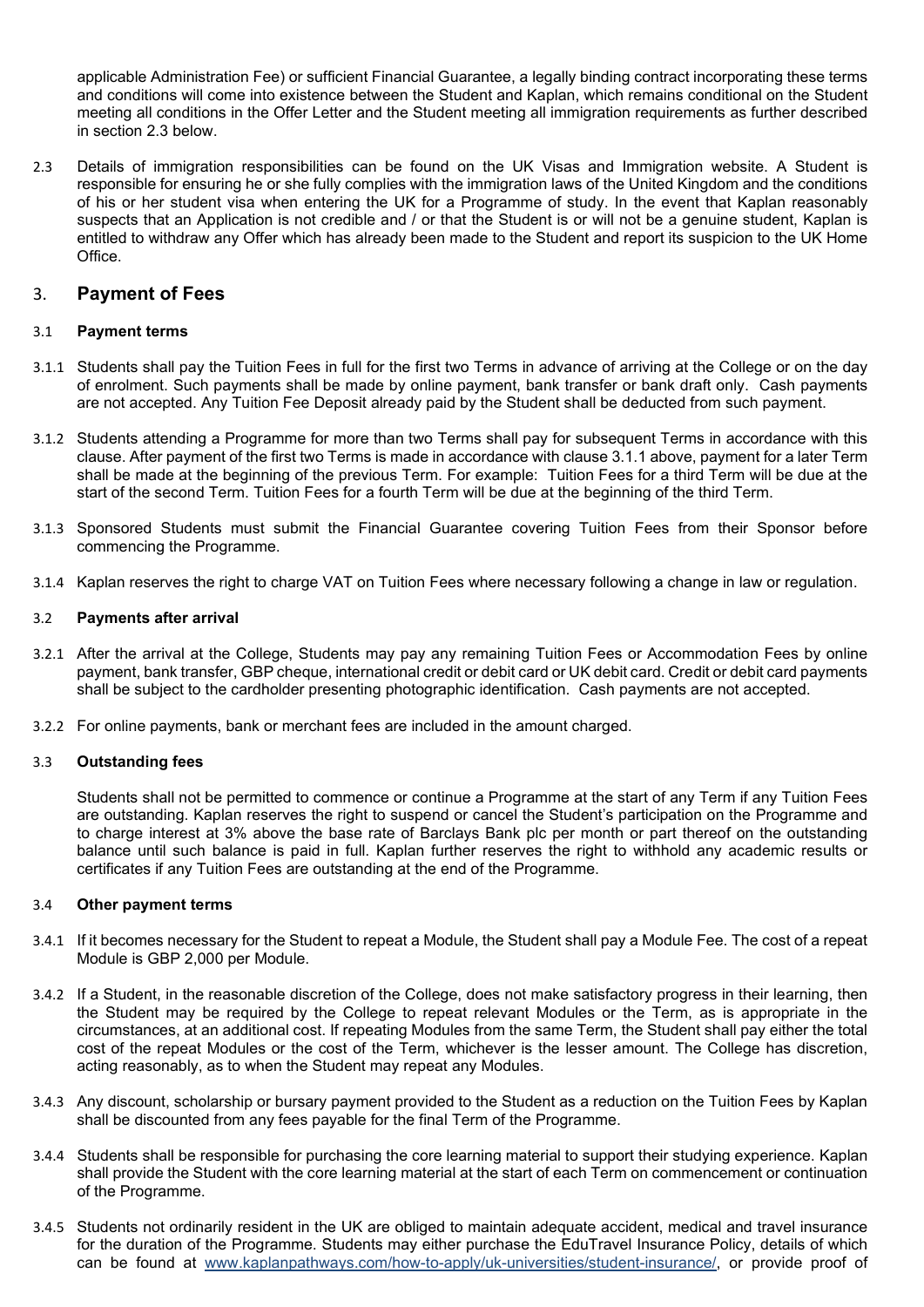adequate cover from an alternative provider or a Sponsor upon acceptance of the Offer. Students who are ordinarily resident in the UK are not required (although are recommended) to have appropriate insurance.

3.4.6 If a Student wishes to participate in a Pathways Extra Internship, the Student will be required to submit a separate application form and pay the relevant fees directly to Kaplan. Students will only be able to enrol onto a Pathways Extra Internship providing they have no outstanding Tuition Fees, Accommodation Fees or Other Fees overdue to Kaplan. Students will also be required to agree to Virtual Internship Partners Limited terms & conditions in order to enrol onto a Pathways Extra Internship.

## 3.5 **Banking Charges**

Students are responsible for covering any applicable bank charges when making payments to Kaplan. Should the Student fail to pay any applicable charges, all such amounts shall be deducted from the Student's Tuition Fee Deposit.

## 4. **Refunds**

## 4.1 **Refunds before enrolment**

- 4.1.1 **Right to cancel** (Consumer Contracts Regulations 2013): If the legally binding contract formed with the Student in accordance with paragraph 2.2 of these terms and conditions is not made in person with the Student at Kaplan's premises (for example by exchange of e-mails), the Student shall have the right to cancel the contract if the Student gives notice of cancellation to Kaplan within the fourteen calendar day period beginning on the day following the day on which Kaplan first received the Student's Acceptance Form or the Tuition Fee Deposit or Financial Guarantee. If a Student exercises his or her right to cancel during this fourteen day period, he or she will receive a full refund of all amounts already paid by the Student, including any Administration Fee, less the cost of any services already performed by Kaplan before the end of the fourteen day period. A cancellation form is attached as Schedule 1 to these [terms and conditions.](https://www.kaplanpathways.com/how-to-apply/uk-universities/terms-and-conditions/) Please note that cancellation of any accommodation will remain subject to the cancellation terms contained in the Accommodation Agreement.
- 4.1.2 **Visa refusals:** If the Student is unable to meet UK visa entry requirements and has complied with sections 4.1.3 4.1.6 below, the Student will be refunded the Tuition Fee Deposit and the Accommodation Payment. Any Administration Fee paid is not refundable in this circumstance.
- 4.1.3 Students must provide an official refusal letter from the UK immigration authorities to Kaplan to obtain a refund. However, if the visa refusal letter refers to fraudulent, forged or counterfeit documents being submitted as part of the visa application or a visa refusal on the grounds of adverse immigration history not disclosed at the point of an application being submitted to Kaplan, Kaplan reserves the right to refuse a refund of the Tuition Fee Deposit and/or the Accommodation Payment.
- 4.1.4 All requests for refunds due to visa refusal must be submitted in writing to the Kaplan admissions office together with a copy of the Student's passport and the visa refusal letter.
- 4.1.5 To minimize the risk of visa refusal, all Students planning to study in the UK are strongly recommended to follow visa advice offered by education agents or official visa agencies in their home country. Students planning to study in the UK who are not applying through education agents in their country will be offered free visa counselling from a Kaplan Visa Advisor providing they have a CAS issued by Kaplan. However, all students should be aware that the final decision for the grant of any visa is made by the UK Home Office. Accordingly Kaplan does not accept responsibility of any kind for either the counselling offered by the Kaplan Visa Advisor or any decision to reject, defer or otherwise not accept a visa application by the UK Home Office.
- 4.1.6 In order to be eligible for a refund of their Tuition Fee Deposit or the Accommodation Payment on the grounds of visa refusal, Students must have followed the advice given to them by either a Kaplan Visa Advisor or a visa counsellor from a visa agency in their country. In the case of the latter, Students may be requested to prove to Kaplan's reasonable satisfaction that they are receiving advice from such a counsellor.
- 4.1.7 Other than in the circumstances set out at sections 4.1.1 (Right to cancel), 4.1.2 (Visa refusals) or 4.3 (Refunds and Compensation – Student Protection Plan), Administration Fees, Tuition Fee Deposits and the Accommodation Payment are non-refundable prior to enrolment. In circumstances where Kaplan decides to issue a discretionary refund prior to enrolment however, Kaplan will retain any Administration Fee already paid and deduct a fee of GBP 200 ("**Student Course Cancellation Fee"**) from the refunded amounts. Requests for refunds before enrolment will normally be processed within 4 weeks of receipt by Kaplan of a properly completed form. The Student Course Cancellation Fee reflects the cost of processing the refund.

### 4.2 **Refunds after enrolment**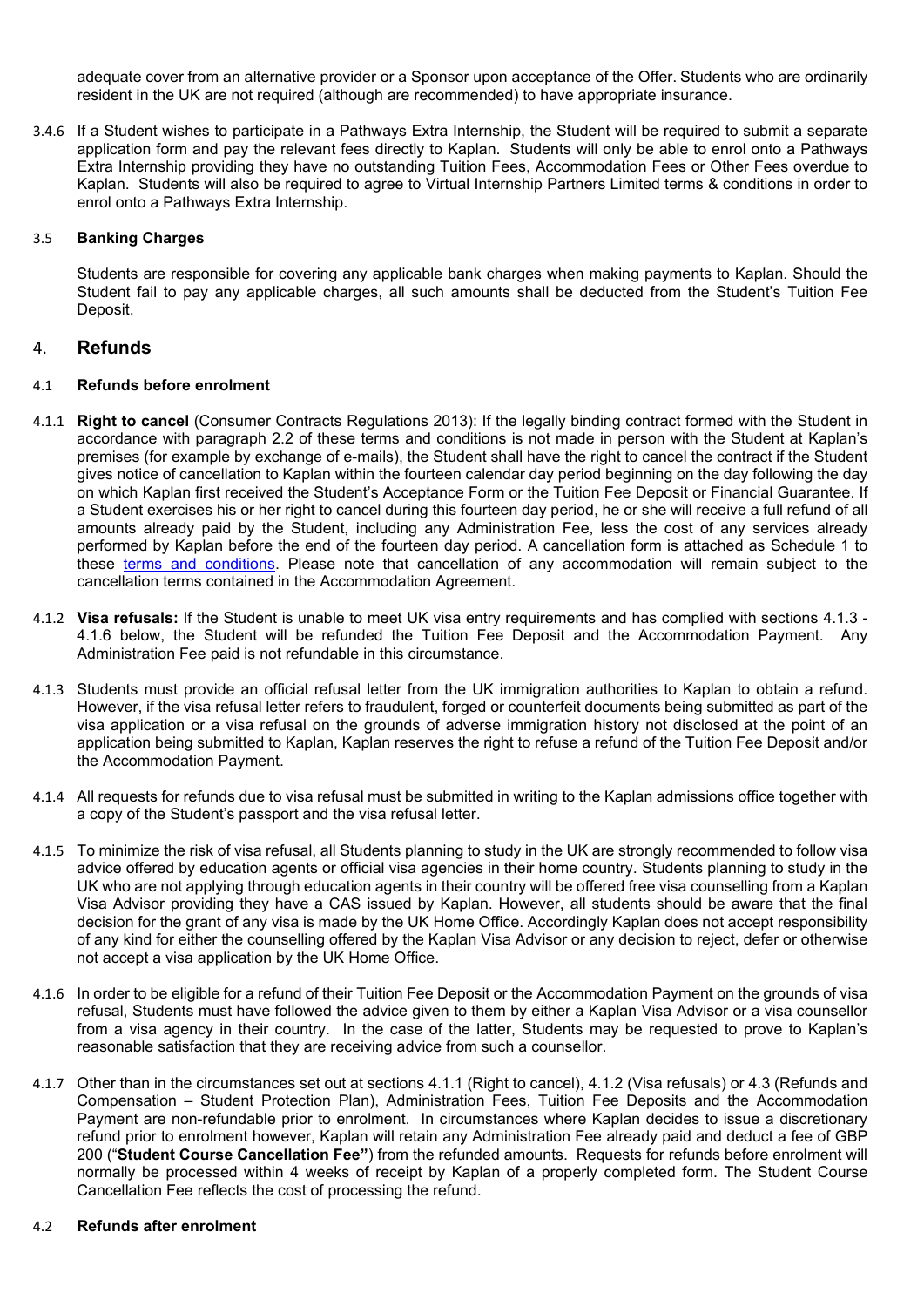- 4.2.1 Unless the Student is cancelling in accordance with section 4.1.1 (Right to cancel) or section 4.3 applies (Refunds and Compensation – Student Protection Plan), once the Student has commenced the Programme, Accommodation Fees, Tuition Fees and Other Fees are all non-refundable, except where:
	- 4.2.1.1 the Student transfers to another recognised UK institution in which case Kaplan shall refund any Tuition Fees (less any amounts for tuition already provided) upon the Student's provision of documents evidencing an offer for a full time Programme of study; or
	- 4.2.1.2 the Student returns to their home country due to extenuating circumstances as authorised at the College's discretion in which case Kaplan may at its discretion refund any Accommodation Fees and/or Tuition Fees on receipt of a copy of the Student's passport or other document proving return to the Student's home country provided that the Student is not able to recover such amounts under his or her insurance policy; or
	- 4.2.1.3 in respect of Accommodation Fees only, the Student vacates his or her accommodation and Kaplan finds a replacement tenant for such accommodation;
	- 4.2.1.4 the Student has paid Tuition Fees for a Remaining Term (being any future Term a Student is scheduled to complete which is not a Current or a Confirmed Term) in which case such fees shall be refunded; or
	- 4.2.1.5 the Student is studying a Programme with an integrated placement / internship, in which case if the Student withdraws before the placement / internship starts then the Tuition Fees for the term in which the placement / internship occurs will be refunded.
- 4.2.2 Refunds relating to Accommodation Fees, Tuition Fees or Other Fees that are not subject to the provisions of section 4.2.1 above shall be considered at the College's discretion. The Student shall submit a written request for such a refund to the College using the prescribed form available upon request from the College within three calendar months from their date of leaving the College. Any requests received at a later date may not be considered.
- 4.2.3 Requests for refunds after enrolment will normally be processed within 4 weeks of receipt by the College of a properly completed form in accordance with section 4.2.2 above and a fee of GBP 200 ("**Refund Fee**") shall be withheld from any refunds in excess of GBP 750 (other than those made in accordance with clause 4.1.1 above (Right to cancel)). The Refund Fee reflects the cost of processing the refund.

### **4.3 Refunds and Compensation – Student Protection Plan**

- 4.3.1 Kaplan has published a Student Protection Plan which explains how continuation and quality of study will be preserved for current and potential Students should a risk to their continued study arise. The Student Protection plan can be found at: [www.kaplanpathways.com/how-to-apply/uk-universities/student-protection-plan.](http://www.kaplanpathways.com/how-to-apply/uk-universities/student-protection-plan)
- 4.3.2 This section 4.3 sets out the circumstances in which Kaplan will refund fees and provide compensation should it be necessary to invoke provisions under the Student Protection Plan where Kaplan is no longer able to preserve continuation of study either for a Student who has already enrolled onto a Programme or for a Student who has accepted a place on a Programme but is yet to enrol.
- 4.3.3 If Kaplan plans to withdraw a Programme or is forced to terminate a Programme due to unexpected circumstances, Kaplan will consult with any affected Student and will as a minimum:
	- 4.3.3.1 Offer the Student advice and support to help them decide whether or not to transfer to an alternative suitable Programme offered by Kaplan and assist with such transfer if applicable; and
	- 4.3.3.2 Put in place a compensation plan relevant to the circumstances of the particular withdrawal or termination which will include provision for refunds of applicable fees and / or compensation in respect of additional costs reasonably incurred by the Student.
- 4.3.4 The compensation plan referred to at clause 4.3.3.2 above will seek to ensure that any proposed refunds or compensation returns the Student to the position that they would have been in had the circumstances not occurred. The compensation plan may therefore include appropriate provision for the following, where applicable:
	- 4.3.4.1 Refunds of Tuition Fees (including the Tuition Fee Deposit), Administration Fees and Other Fees;
	- 4.3.4.2 Refunds of any appropriate losses incurred in relation to accommodation or maintenance costs (depending on the student's individual circumstances);
	- 4.3.4.3 Compensation for additional travel costs incurred by a Student affected by a change in location of the Programme;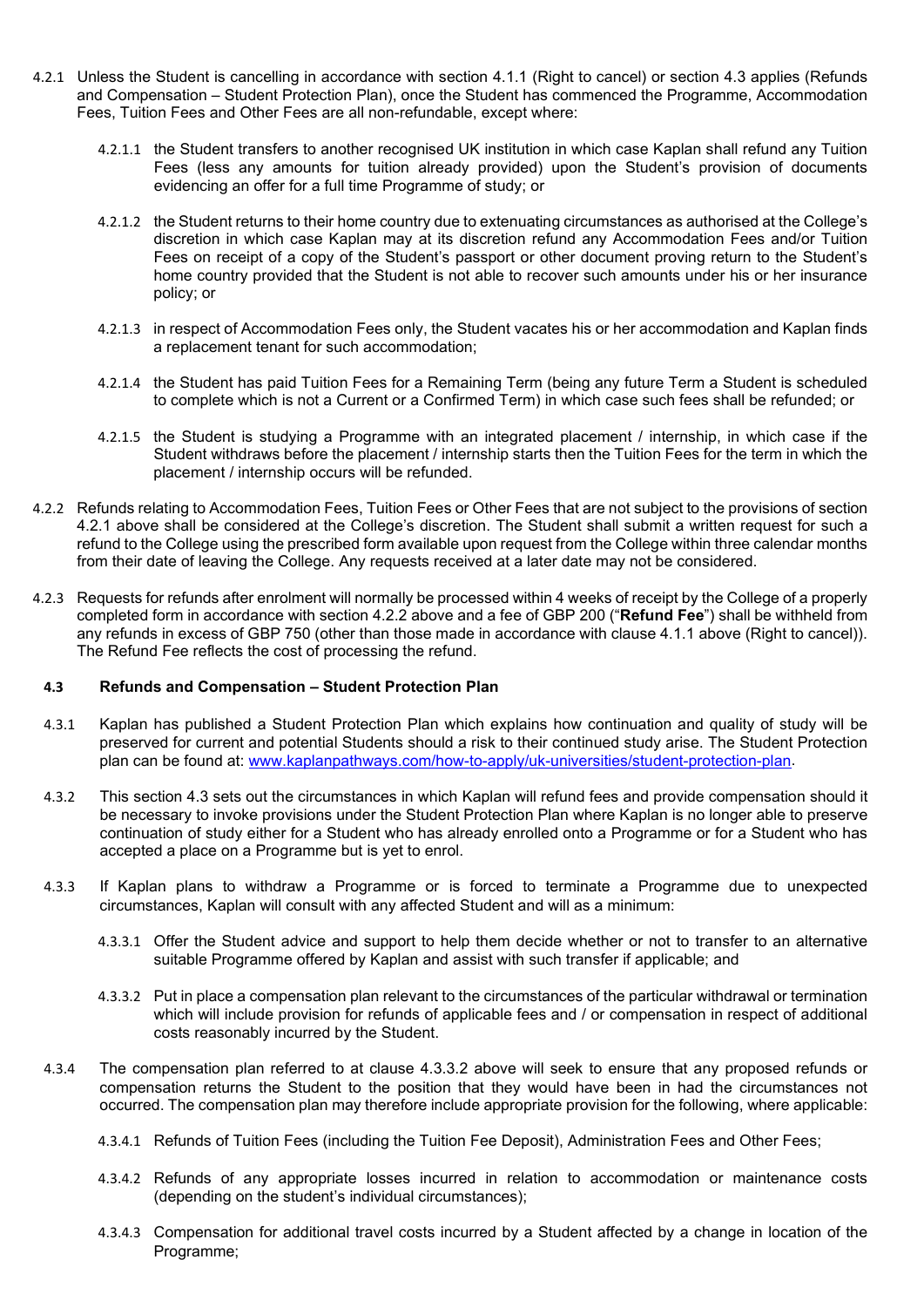4.3.4.4 In exceptional circumstances, compensation may also be paid for additional tuition costs incurred by a Student transferring to another programme or for lost time.

## 4.4 **Other terms applicable to refunds**

- 4.4.1 Subject to clauses 4.4.2 and 4.4.3 below, all refunds shall be processed in GBP to the originating bank account that the Student or the person paying on the Student's behalf used to make his or her original payment to Kaplan and Kaplan will not issue a refund to any person other than the original payor.
- 4.4.2 If the full refund amount is equal to or less than GBP 2000 and the Student holds a UK bank account, Kaplan shall process such refund to the Student's UK bank account. The amount to be refunded may not be split into smaller amounts to allow a portion to be paid into a UK account.
- 4.4.3 In respect of refunds to be made after enrolment only, Kaplan may, upon request from the original payor, forward the funds to the Partner University where such funds are owed by the original payor to the Partner University and not to Kaplan.
- 4.4.4 If a Student wishes to request a refund before enrolment, the Student should contact the relevant Admission Manager or send an e-mail to [pathways@kaplan.com.](mailto:pathways@kaplan.com) If the Student wishes to request a refund after enrolment, the Student should contact a member of the College services team or send an e-mail to [pathwaysukaccounts@kaplan.com.](mailto:pathwaysukaccounts@kaplan.com)

## 5. **Programme withdrawal**

- 5.1 In the event that the Student withdraws from the Programme, the Student shall notify the relevant College Director in writing. Notice of withdrawal becomes effective once the College Director receives a copy of the notice.
- 5.2 In the event that the Student withdraws from the Programme, the Student is no longer eligible to receive a Kaplan certificate of completion.
- 5.3 If the Student is on a student visa and sponsored by Kaplan, Kaplan shall notify the UK Home Office in the event that the Student withdraws or transfers from the Programme.

## 6. **Deferrals**

- 6.1 Once the Student has accepted the Offer, the Student may request to defer the start of the Programme. The Student should send such a request in writing to Kaplan no later than four (4) weeks prior to the Programme start date, setting out the reasons for deferral. Kaplan reserves the right to consider each request on a discretionary basis.
- 6.2 Students may only request a deferral twice. Should a Student request deferral on more than two occasions, Kaplan reserves the right to forfeit the Student's Tuition Fee Deposit or enforce the Financial Guarantee.
- 6.3 Should the Student's deferral be authorised, the Student may be subject to increased Accommodation Fees, Tuition Fees or Other Fees. Such fees shall be the fees that are notified to the Student as being the Fees which apply to the period in which the Student actually undertakes his or her Programme.

# 7. **Accommodation**

- 7.1 If Students wish to book accommodation with Kaplan, they should complete the relevant section in their Application Form.
- 7.2 If Kaplan is able to offer accommodation, this will be stated in the Offer Letter and in order to guarantee accommodation with Kaplan the Student should pay the Accommodation Payment when returning the Acceptance Form.
- 7.3 The Accommodation Payment is non-refundable except in accordance with clauses 4.1.1 (Right to cancel) and 4.1.2 (Visa refusal) and where the accommodation provided does not meet the specifications stated in the Offer Letter.
- 7.4 Details of the accommodation shall be provided to the Student separately before the Student enters into an Accommodation Agreement.
- 7.5 Upon the Student entering into the Accommodation Agreement, the relevant amount of the Accommodation Payment which the Student has already paid shall be deemed to be the Accommodation Security Deposit and the remainder of the Accommodation Payment (which is non-refundable except as stated in 7.3) shall be applied towards the first instalment of Accommodation Fees payable by the Student under the Accommodation Agreement.
- 7.6 The Student shall not be permitted to change the duration of their accommodation once the Accommodation Agreement has been signed unless the duration of their Programme changes.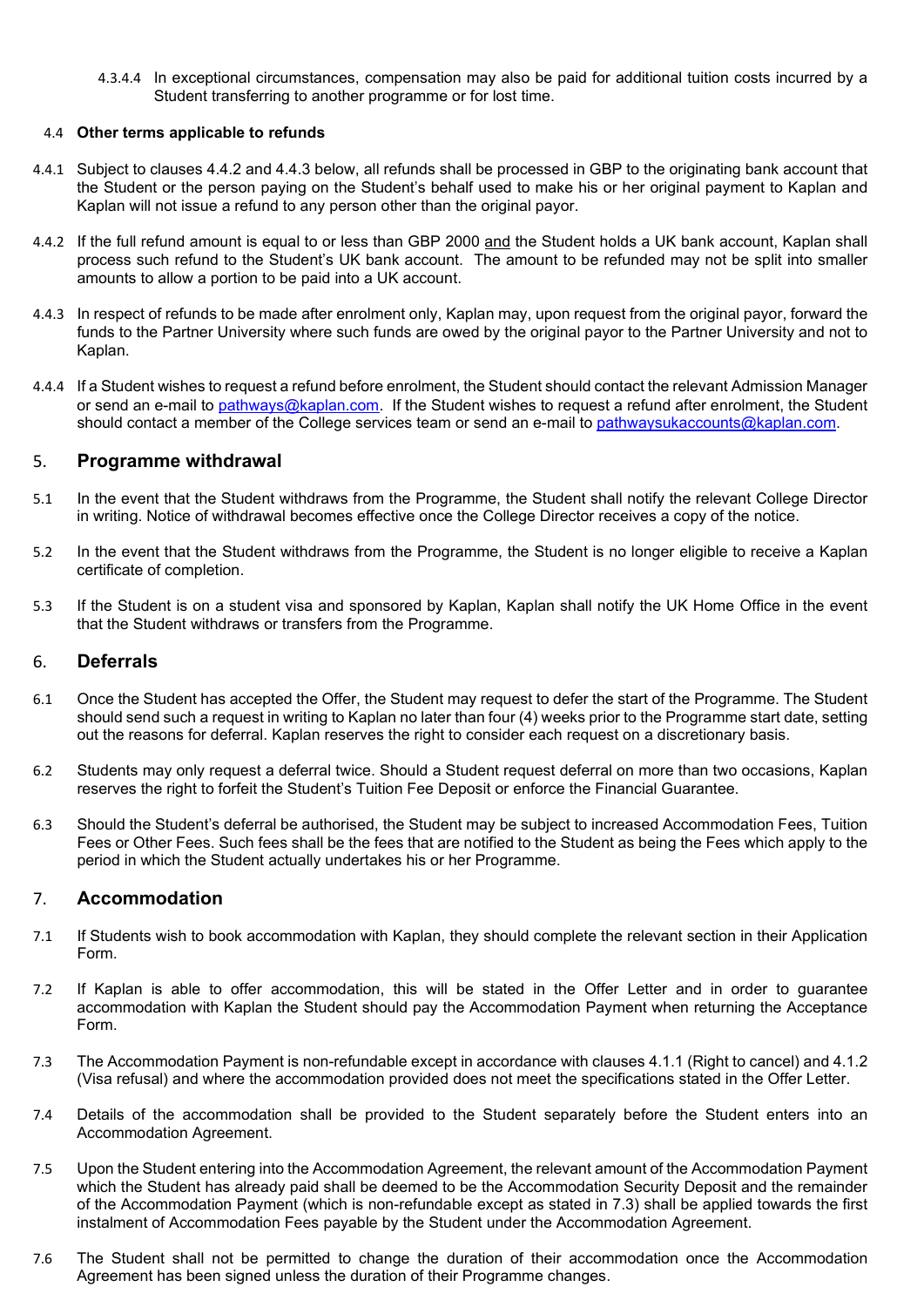- 7.7 Students shall comply with the terms of the Accommodation Agreement including the terms of any code of conduct or other behaviour policies incorporated into the Accommodation Agreement or which apply to the accommodation selected by the Student.
- 7.8 Students may also order Kaplan Living Special Support when booking accommodation at a "Kaplan Living" residence or other residence where Kaplan Living Special Support is available. An additional fee applies for this service which will be confirmed at the time of booking. Kaplan Living Special Support is mandatory for Under Age Students.

## 8. **College procedure**

## 8.1 **College policies and complaints**

- 8.1.1 The Student shall abide by all rules governing the College and the Partner University including but not limited to Electronic Device Student User Agreement the behaviour and accommodation policies and standards which are made available to the Student at enrolment or earlier upon request to the College.
- 8.1.2 If a Student wishes to provide suggestions, feedback or complaints about Kaplan's services, a form is available at the following link: www.kaplanpathways.com/feedback.
- 8.1.3 In addition, if a Student wishes to complain about the delivery or quality of any matters relating to the Programme, the Student should refer to the Complaints Policy which is available from the relevant College or at the following link: www.kaplanpathways.com/about/complaints.

### 8.2 **Attendance and absence**

- 8.2.1 The Student shall be expected to attend all classes relating to the Programme. Consequences of non-attendance can result in any disciplinary action including Kaplan and/or the College terminating the Student's enrolment in the Programme as detailed in the attendance policy of the College made available at enrolment or earlier upon request to the College.
- 8.2.2 Any classes scheduled to fall on a UK public holiday shall be postponed, and the Student shall not be required to attend classes on such days.
- 8.2.3 In the event of any period of unauthorised absence from the Programme, the Student shall not be permitted any extension to complete the Programme and shall not be eligible for any refund of Accommodation, Tuition or Other Fees for the period of such absence.
- 8.2.4 Any time off taken outside of the set Programme vacation breaks shall be noted as periods of absence. Should the Student require time off in extenuating circumstances, the Student shall submit a request in writing to the College.
- 8.2.5 The College shall report any period of unauthorised absence over ten consecutive days to the UK Home Office.

### 8.3 **Enrolment and late arrivals**

- 8.3.1 The Student shall arrive at the College on the enrolment date detailed in the Offer Letter.
- 8.3.2 A Student must have a current passport and a valid student visa as set out in the UK Home Office's immigration policy to complete enrolment. Kaplan will take a copy of the Student's passport and visa at enrolment as part of the completion of the required enrolment procedures.
- 8.3.3 Should the Student wish to delay arrival or postpone the enrolment date, the Student may make such a request to Kaplan under clause 6 (Deferrals), which shall be considered at Kaplan's discretion.

### 8.4 **Programme changes**

- 8.4.1 Other than in extenuating circumstances, and at the absolute discretion of the College, or in accordance with section 4.3 (Refunds and Compensation – Student Protection Plan) above, the Student shall not have the right to change the Programme to another programme of study after having submitted his or her Acceptance Form to Kaplan.
- 8.4.2 Kaplan and/or the College reserves the right to make minor changes to a Programme or these terms and conditions to reflect changes in relevant laws and regulatory requirements or to implement technical adjustments and improvements.

### 8.5 **Academic progression**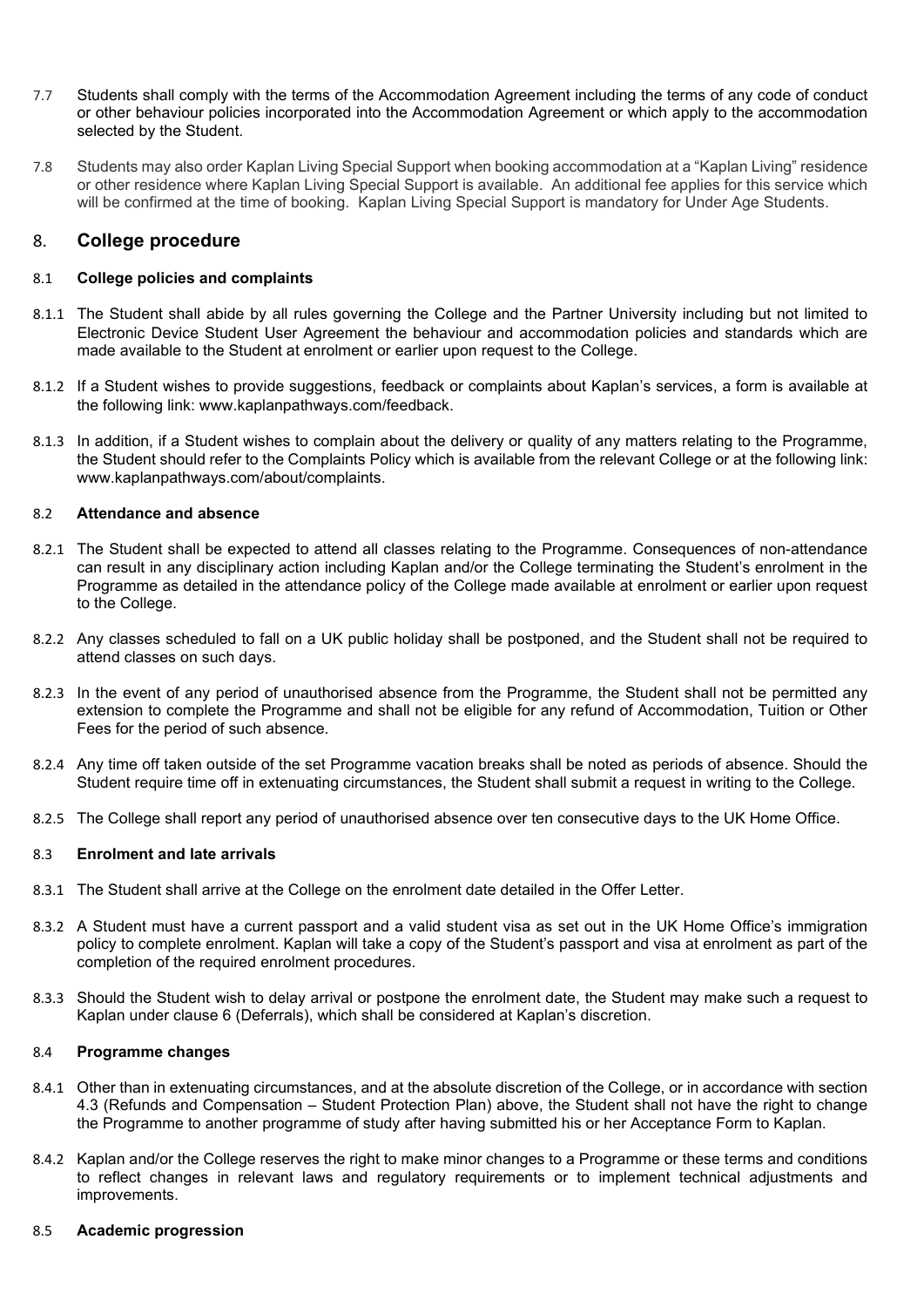- 8.5.1 The Student shall be required to meet all academic, attendance and English language proficiency requirements set by Kaplan and the College in order to progress within the Programme. Details of these requirements are set out in the Offer Letter.
- 8.5.2 Kaplan may send reports regarding the academic progression, attendance and a student support and/or accommodation summary of undergraduate Students to their parents and / or guardian, Agent and/or Sponsor.
- 8.5.3 Those Students who do not meet the academic, attendance, English language proficiency requirements set by Kaplan or the College or UK immigration requirements may be removed from the Programme without eligibility for a refund or, at Kaplan or the College's discretion, may be offered a place on another Programme.
- 8.5.4 In the event that the Student is due to progress to a Partner University following successful completion of the Programme, a failure by the Student to meet the academic, attendance and/or English language proficiency requirements or a failure to be deemed credible by the Partner University to meet UK immigration requirements shall mean the Student is unable to progress.
- 8.5.5 If the Student successfully graduates from the College and completes enrolment on a Programme at the Partner University, these terms and conditions will cease to apply to the Student, and the Student will be subject to the Partner University's terms and conditions and policies.
- 8.5.6 The relevant Partner University will carry out a tuition fee assessment for the fees which will be applicable to the Student after they progress to the University. The outcome of any final assessment of the applicable University tuition fees may differ from any initial assessment due to changes in a Student's circumstances or changes in the evidence provided by the Student in support of the University fees assessment.

### 8.6 **Under age students**

- 8.6.1 Students aged sixteen or seventeen years on the date of College enrolment ("Under Age Students") are required to live in accommodation approved by either Kaplan or a parent or legal guardian based in the UK and provide custodianship documents and use the Airport Transfer Service.
- 8.6.2 The College shall provide additional information to the parents or legal guardians of the Under Age Student detailing how the College accommodates Under Age Students. The parent or legal guardian shall sign and return such form to the College as acknowledgement of receipt.
- 8.6.3 Kaplan Living Special Support and the associated fee is mandatory for Under Age Students booking accommodation at a "Kaplan Living" residence or other residence where Kaplan Living Special Support is available.

### 8.7 **Health declaration**

- 8.7.1 Students must disclose on their Application any mental or physical illness, allergy, disability or condition that may affect their ability to successfully complete their programme, impact the health and wellbeing of other students or staff members, require special accommodation, monitoring, treatment or emergency intervention of any kind during the Programme.
- 8.7.2 Kaplan reserves the right to reject an Application or terminate the Student's enrolment in the programme if the Student's continued participation represents a risk to their health and safety or to the health and safety of others, or if, notwithstanding reasonable accommodations, in the opinion of the College or Partner University, the Student's physical or mental condition makes the Student unable or unlikely to complete their programme successfully.

### 8.8 **Termination or suspension of studies**

Any Student who commits a criminal or civil offence, provides false qualifications or other fraudulent documentation, violates the Student conduct code or College or Partner University policy, has his or her academic performance fall below the requirements of the UK Home Office or fails to pay an amount that he or she is directly or indirectly liable to pay Kaplan in order to undertake the Programme, may have his or her studies terminated or suspended. No refund will be given in these circumstances and if the Student is on a student visa and sponsored by Kaplan, Kaplan will inform the UK Home Office that it has terminated or suspended the Student's enrolment in the Programme.

## 9. **Liability**

9.1 If Kaplan fails to comply with these terms, it is responsible for loss or damage which the Student suffers that is a foreseeable result of Kaplan breaking this contract or Kaplan failing to use reasonable care and skill, but Kaplan is not responsible for any loss or damage that is not foreseeable. Loss or damage is foreseeable if either it is obvious that it will happen or if, at the time the contract was made, both Kaplan and the Student knew it might happen, for example, if the Student discussed it with Kaplan during the application process.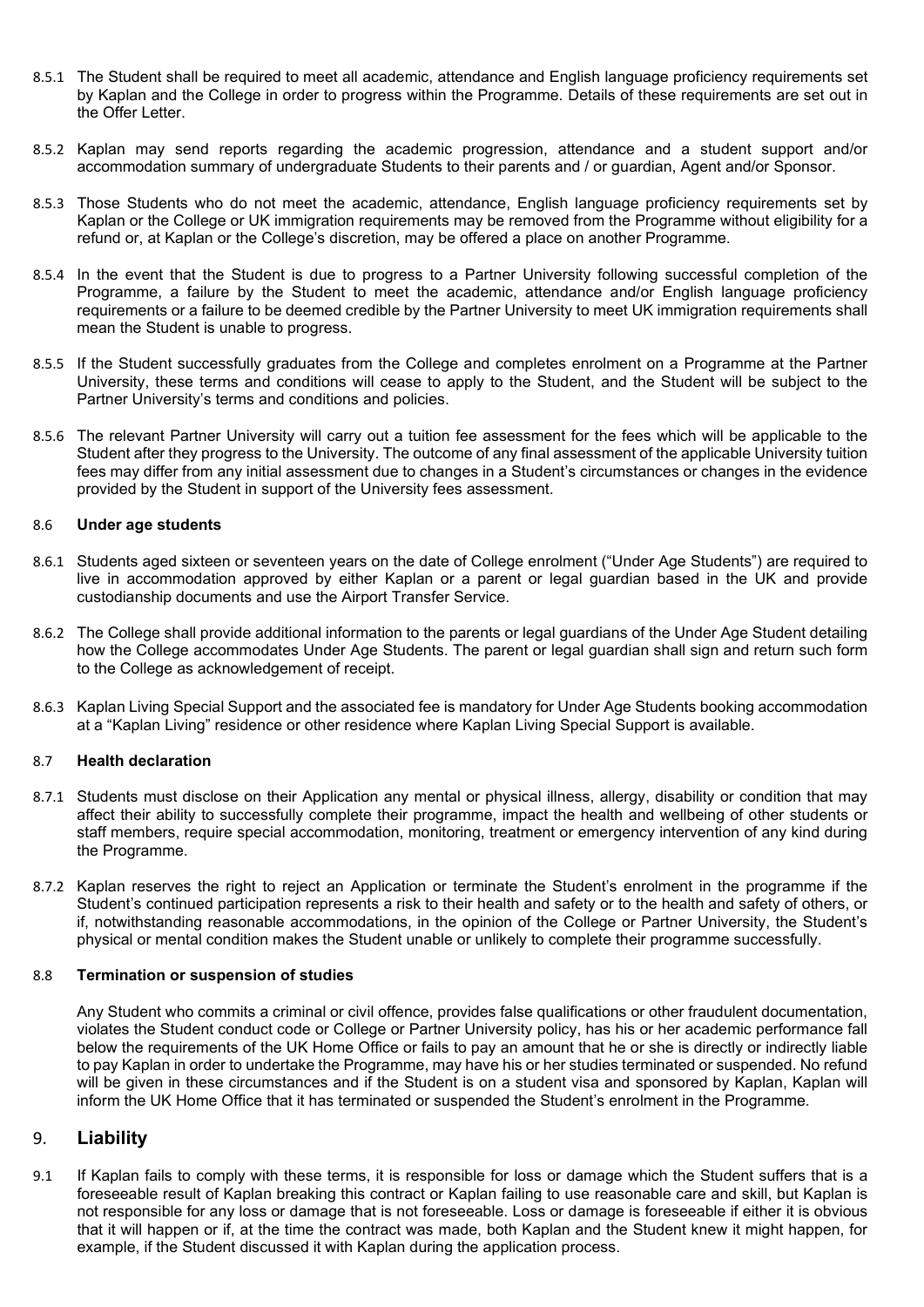- 9.2 Nothing in this agreement shall limit Kaplan's liability in respect of fraud, death or personal injury resulting from Kaplan's negligence.
- 9.3 Kaplan is not liable in cases where Kaplan is unable to fulfil any services because of fire, natural disaster, act of government, failure of suppliers or subcontractors, labour disputes or other reasons which are beyond its reasonable control.

## 10. **Personal Information**

Students should consult Kaplan's Privacy Policy which can be found at [www.kaplanpathways.com/privacy/](http://www.kaplanpathways.com/privacy/) for information on how Kaplan processes a Student's personal data.

# 11. **Governing law and jurisdiction**

Where the College is situated in England or Wales, these terms are governed by the law of England and Wales and you can bring proceedings in the English or Welsh courts. Where the College is situated in Scotland, these terms are governed by the law of Scotland and you can bring proceedings in the Scottish courts.

## 12. **Statement of Compliance**

 Kaplan is committed to ensuring compliance with all anti-discrimination, health and safety and all other applicable legislation in its global operations, and for the purposes of these terms and conditions, specifically in its UK operations.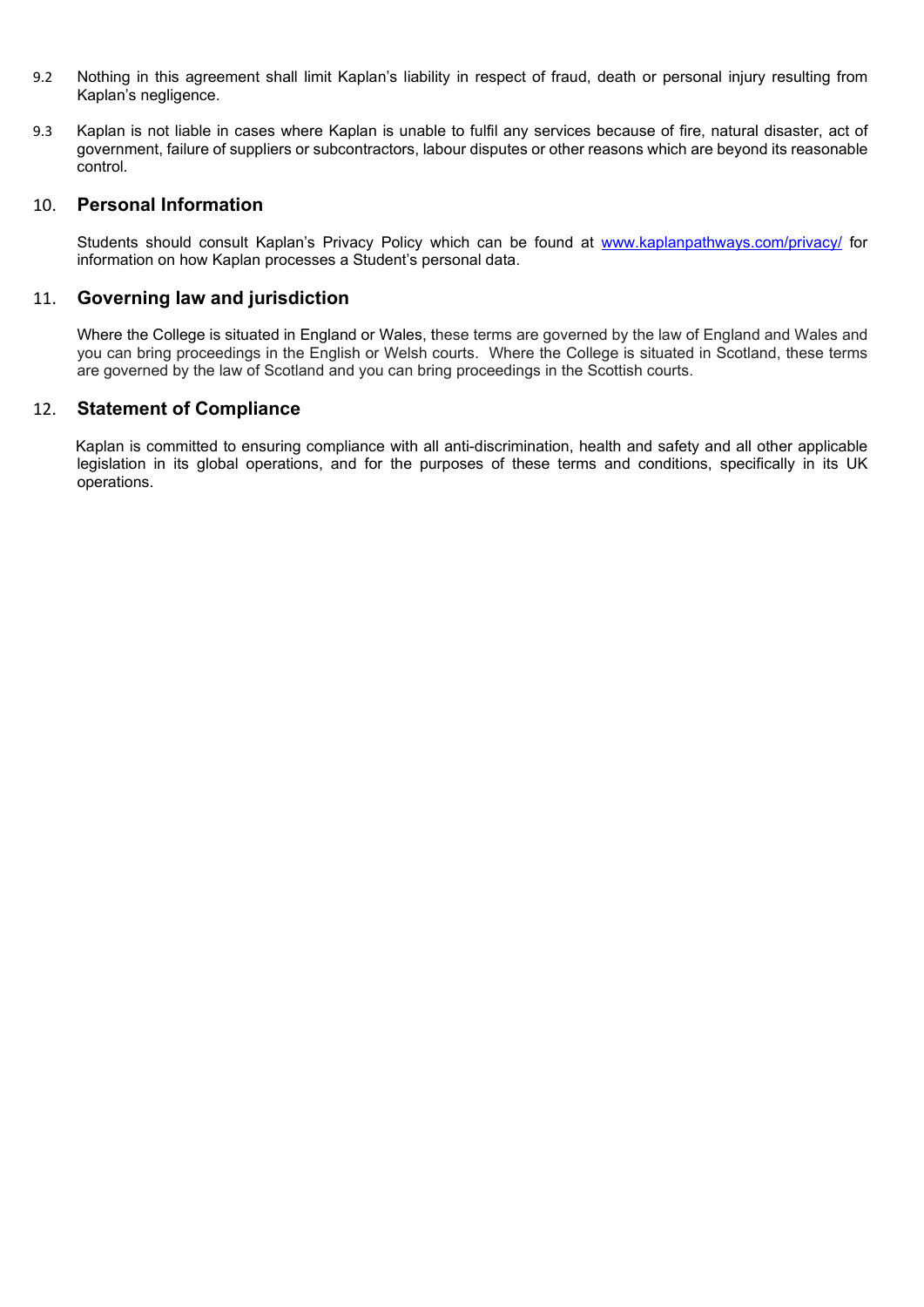# **SCHEDULE 1**

## **Cancellation Form**

*(Please complete and return this form only if you wish to cancel your accepted offer in accordance with the Terms and Conditions).*

Return your completed form to: Kaplan International Pathways, Palace House, 3 Cathedral Street, London SE1 9DE. Alternatively you can e-mail us at [pathways@kaplan.com.](mailto:pathways@kaplan.com)

I hereby give notice that I cancel my contract for the supply of the following service:

| (Only if this form is notified on paper) |
|------------------------------------------|

**Date:** …………………………………